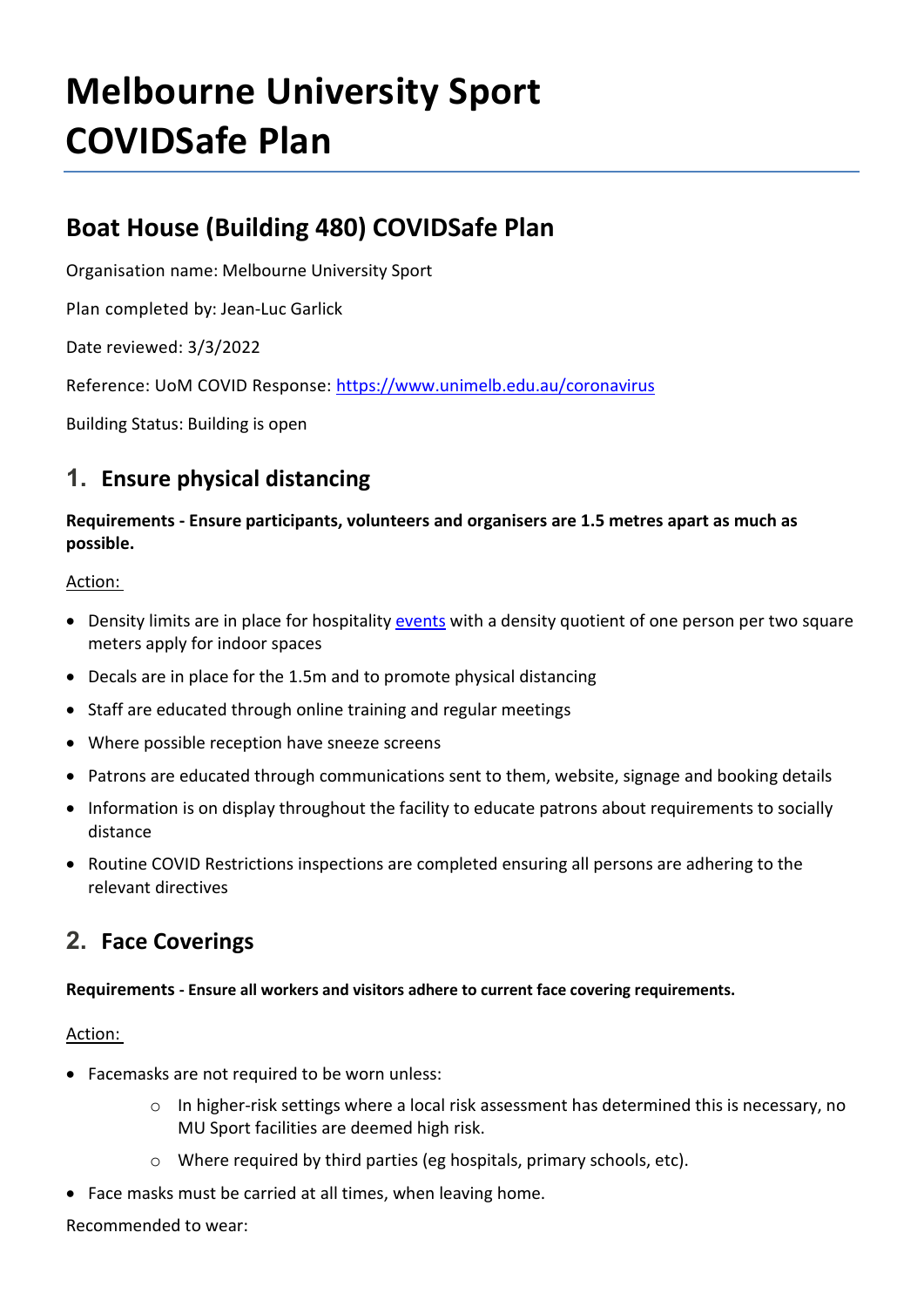- For frontline staff
- Where people cannot physically distance.

# **3. Practise goodhygiene**

**Requirements - Frequently and regularly clean and disinfect shared spaces, including high-touch communal items such as doorknobs and telephones.**

#### Action:

- Hand sanitising stations have been set up in entries/exits as well as corridors, offices and other high traffic spaces to ensure staff and patrons have access to sanitiser. Some hand sanitiser units are touchless while others are pump packs
- Hand soap, water and paper towels are available in kitchens and bathrooms
- High touch items will be cleaned overnight and during the day
- Alcohol wipes are available around the facility and common use areas, as well as disinfectant spray.
- Doors will also be kept open where possible (not fire or security doors)
- Enhancing airflow by opening windows and doors
- Optimising fresh air flow in air conditioning systems
- A review of the building ventilation has been undertaken and air purifiers have been located in recommended locations

# **4. Keeprecordsandact quicklyif participants, volunteersor organisers becomeunwell**

**Requirements - You must support participants, volunteers and organisers to get tested and stay home even if they only have mild symptoms.**

#### Action:

- Participants are required to scan QR code with full vaccination status located at entry to confirm their attendance
- A COVID Check-In Marshall will check each person over the age of 18 entering the building for QR code check in and vaccination confirmation
- Posters/Signage advising staff if unwell don't come in
- Staff have been notified to contact their supervisor and the University Public Health Network if they test positive to COVID
- The University has established a Case Management Team to notify and identify what needs to occur once a positive case is identified including close contacts: <https://www.unimelb.edu.au/coronavirus/testing-and-notification>
- The process for the response to a confirmed case is located here: <https://au.promapp.com/unimelb/Process/74bcf707-22af-4fab-83ab-53e8e2e665c3>
- Information will be obtained through a number of sources including: